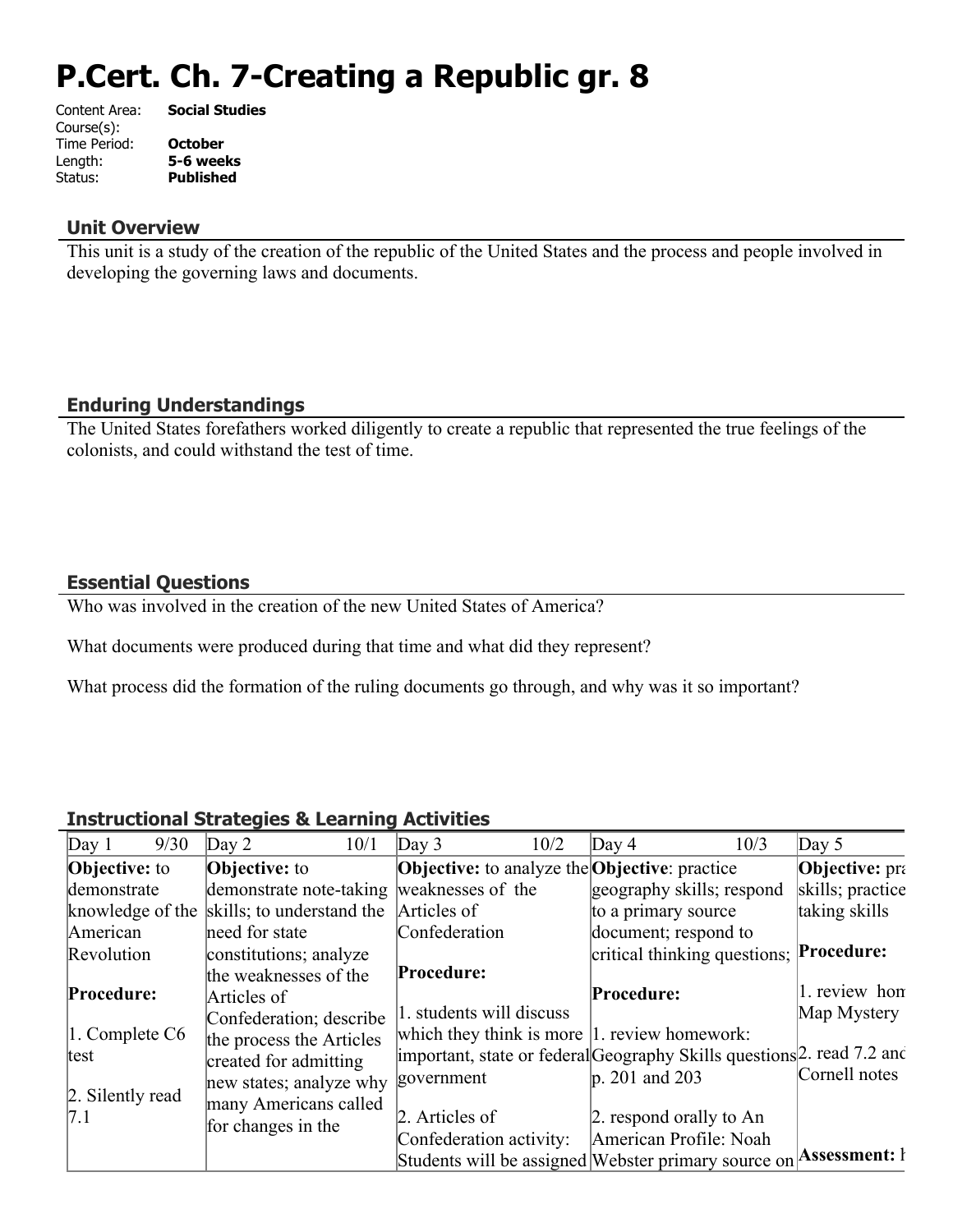|                                 | Articles                                         | a state. They will be                             | p. 202                                                  | notes         |
|---------------------------------|--------------------------------------------------|---------------------------------------------------|---------------------------------------------------------|---------------|
|                                 |                                                  | given objects in a paper                          |                                                         |               |
| <b>Assessment: C6</b>           | Procedure:                                       | bag. They will visit                              | 3. Life under the Articles                              |               |
| test                            |                                                  | other states (students) to                        | of Confederation (exit slip                             |               |
|                                 | 1. Introduce Cornell                             | try to buy and sell items                         | for $7.1$ : speculate about                             | Homework: f   |
|                                 | Notes by completing 7.1                          | in their bags. They will                          | how the U.S. government                                 | Cornell notes |
|                                 | as guided practice.                              | realize that they could                           | might be different today if                             |               |
| Homework:<br>finish reading 7.1 |                                                  | not because the states'                           | the Articles were still in                              |               |
|                                 | 2. Using lined paper and<br>SMARTBoard template, | currencies were all<br>different.                 | effect. In pairs, respond to:                           |               |
|                                 | demonstrate main                                 |                                                   | a. What problems might                                  |               |
|                                 | ideas/terms/details                              | 3. Review homework on                             | the government face?                                    |               |
|                                 | noting the                                       | board: 7.1 Cornell notes                          |                                                         |               |
|                                 | headings/terms in the                            | Students will make any                            | b. How could it solve                                   |               |
|                                 | textbook.                                        | needed corrections and                            | them?                                                   |               |
|                                 |                                                  | additions                                         |                                                         |               |
|                                 |                                                  |                                                   | c. Does a modern nation                                 |               |
|                                 | <b>Assessment: Cornell</b>                       |                                                   | really need a chief                                     |               |
|                                 | notes                                            |                                                   | executive? Why or why                                   |               |
|                                 |                                                  | <b>Assessment:</b> activity,                      | not?                                                    |               |
|                                 |                                                  | homework notes,                                   | d. Could it do without a                                |               |
|                                 |                                                  | assessment questions                              | strong legislature? Why or                              |               |
|                                 | Homework: finish 7.1                             |                                                   | why not?                                                |               |
|                                 | Cornell Notes                                    |                                                   |                                                         |               |
|                                 |                                                  | Homework: complete                                | Share responses to pre-                                 |               |
|                                 |                                                  | Geography Skills                                  | assess student                                          |               |
|                                 |                                                  | questions on p. 201:                              | understanding of chief                                  |               |
|                                 |                                                  | Claims to Western Lands executive and legislative |                                                         |               |
|                                 |                                                  | and p. 203 Northwest                              | roles in government.                                    |               |
|                                 |                                                  | Territory questions                               | 4. Show photo of Shays'                                 |               |
|                                 |                                                  |                                                   | Rebellion marker (Ellie                                 |               |
|                                 |                                                  |                                                   | and Bob Brehme)                                         |               |
|                                 |                                                  |                                                   |                                                         |               |
|                                 |                                                  |                                                   | 5. Complete Map Mystery                                 |               |
|                                 |                                                  |                                                   |                                                         |               |
|                                 |                                                  |                                                   |                                                         |               |
|                                 |                                                  |                                                   |                                                         |               |
|                                 |                                                  |                                                   | <b>Assessment:</b> homework,<br>pre-assessment critical |               |
|                                 |                                                  |                                                   | thinking questions (exit                                |               |
|                                 |                                                  |                                                   | slip), shared responses,                                |               |
|                                 |                                                  |                                                   | map mystery                                             |               |
|                                 |                                                  |                                                   |                                                         |               |
|                                 |                                                  |                                                   | Homework: finish map                                    |               |
|                                 |                                                  |                                                   | mystery                                                 |               |
|                                 |                                                  |                                                   |                                                         |               |
|                                 |                                                  |                                                   |                                                         |               |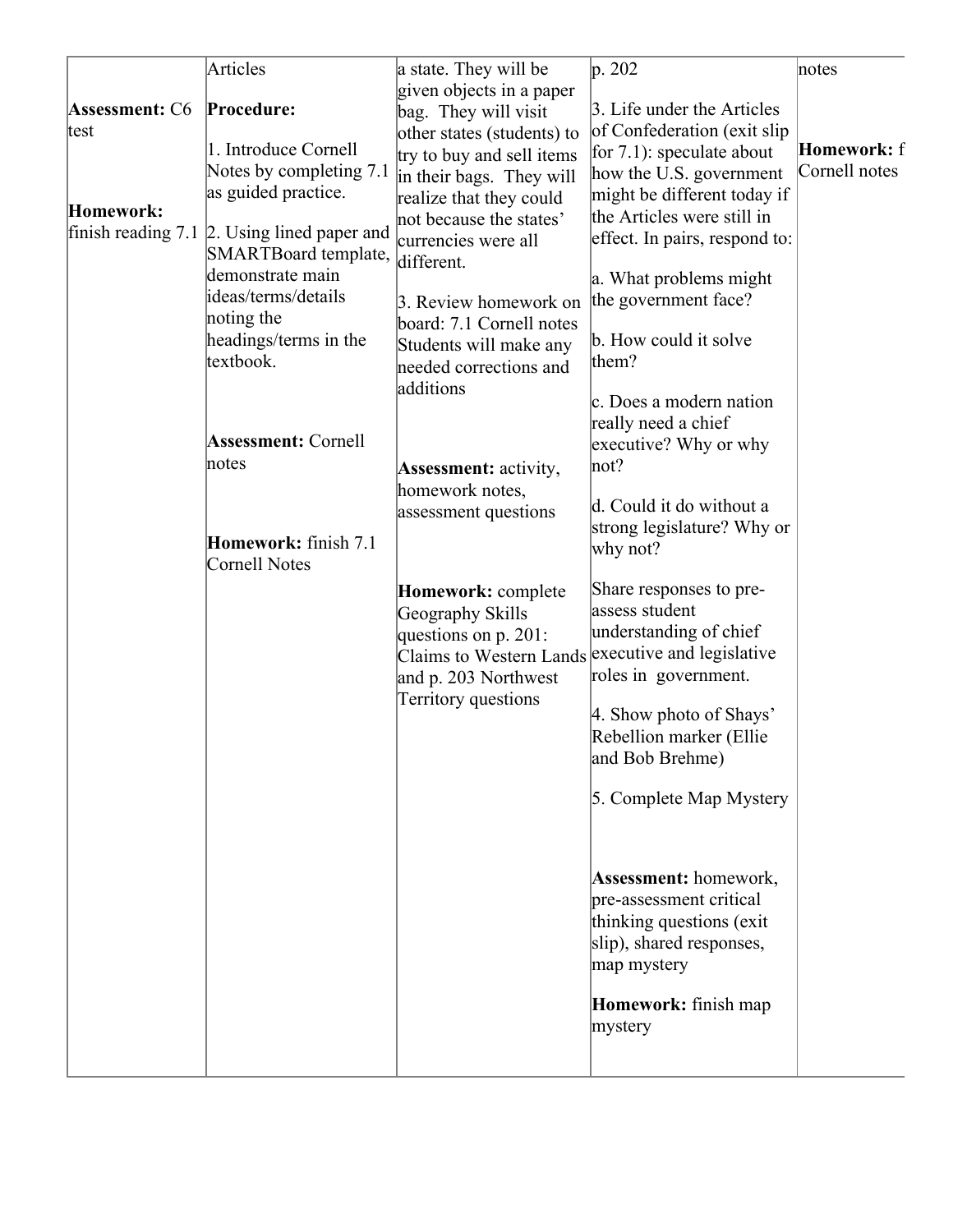| Date: | $\Delta$ Day 7             | 10/9<br>Day $8$                                                           | $\log 9$<br>10/10             | Day $10$             |
|-------|----------------------------|---------------------------------------------------------------------------|-------------------------------|----------------------|
|       | 10/8                       |                                                                           |                               |                      |
|       | Objective:                 | <b>Objective:</b> demonstrate knowledge of the                            | <b>Objective:</b> prepare for | <b>Objective:</b> pi |
|       | demonstrate                | Constitutional Convention; prepare for the re-                            | the re-enactment of           | re-enactment         |
|       |                            | knowledge of enactment of Constitutional Convention; conduct              | Constitutional                | Constitutiona        |
|       | the                        | historical internet research                                              | Convention                    |                      |
|       | Constitutional             | Procedure:                                                                |                               | Procedure:           |
|       | Convention;                |                                                                           | Procedure:                    | 1. Continue          |
|       | prepare for re-            | 1. Complete 7.1 Constitutional Convention quiz.                           | 1. Using "Topics for          | reading/resea        |
|       | enactment of               |                                                                           | Debate", teacher              | notes from $O$       |
|       |                            | Constitutional 2. Class elects president of the convention (George        | models how students           | States Consti        |
|       |                            | Washington) and recording secretary (Major                                | will record their             | $C$ reated in $C_1$  |
|       |                            | William Jackson)                                                          | delegates' opinions on        | books.               |
|       |                            |                                                                           | these issues and              |                      |
|       | Procedure:                 | 3. assign delegate roles to students and distribute                       | support these opinions.       |                      |
|       |                            | Biography/Viewpoint sheets                                                |                               |                      |
|       | 1. complete                |                                                                           | 2. Distribute Our             | Assessment:          |
|       | $ 7.2 \text{ quiz} $       | 4. Show students how the "Topics for Debate" (p.                          | <b>United States</b>          | notes                |
|       |                            | 16 of Delegate Guidebook) and the Delegate                                | Constitution: Created         |                      |
|       | 2. distribute              | Viewpoint sheet correspond. The viewpoint                                 | in Convention books.          | Homework:            |
|       | Delegate                   | answers the questions posed in the Topics for                             | Students will research        | notes for I. A       |
|       | Guidebooks                 | Debate section.                                                           | and take notes on their       | Confederation        |
|       |                            |                                                                           | delegates.                    | Legislative B        |
|       | 3. read aloud              | 5. Explain to students format of constitution and                         |                               | George Wash          |
|       |                            | 'Background   how to pronounce YEA and NAY.                               |                               | have his oper        |
|       | to the                     | Constitutional <sup>6</sup> . Students make delegate nameplates with name |                               | prepared and         |
|       |                            | and state represented to display on their desks.                          | <b>Assessment:</b> research,  | Jackson must         |
|       | Convention"<br>$ p. 10$ of |                                                                           | notes                         | to take notes.       |
|       |                            |                                                                           |                               |                      |
|       | guidebook                  |                                                                           |                               |                      |
|       |                            | 4. students fill Assessment: election                                     | Homework: continue            |                      |
|       | in dates and               |                                                                           | researching delegates         |                      |
|       | place for class            |                                                                           |                               |                      |
|       |                            | convention $(p)$ <b>Homework:</b> internet research your delegates:       |                               |                      |
|       | $12a$ of                   | teachingamericanhistory.org/convention/Lloyd.html                         |                               |                      |
|       | guidebook)                 | has an interactive scene at the signing of the                            |                               |                      |
|       |                            | Constitution                                                              |                               |                      |
|       | $5.$ review                |                                                                           |                               |                      |
|       | convention                 |                                                                           |                               |                      |
|       | vocabulary p.              |                                                                           |                               |                      |
|       | 12a                        |                                                                           |                               |                      |
|       | $6.$ review                |                                                                           |                               |                      |
|       | basic                      |                                                                           |                               |                      |
|       | structure of               |                                                                           |                               |                      |
|       | our                        |                                                                           |                               |                      |
|       | government                 |                                                                           |                               |                      |
|       |                            |                                                                           |                               |                      |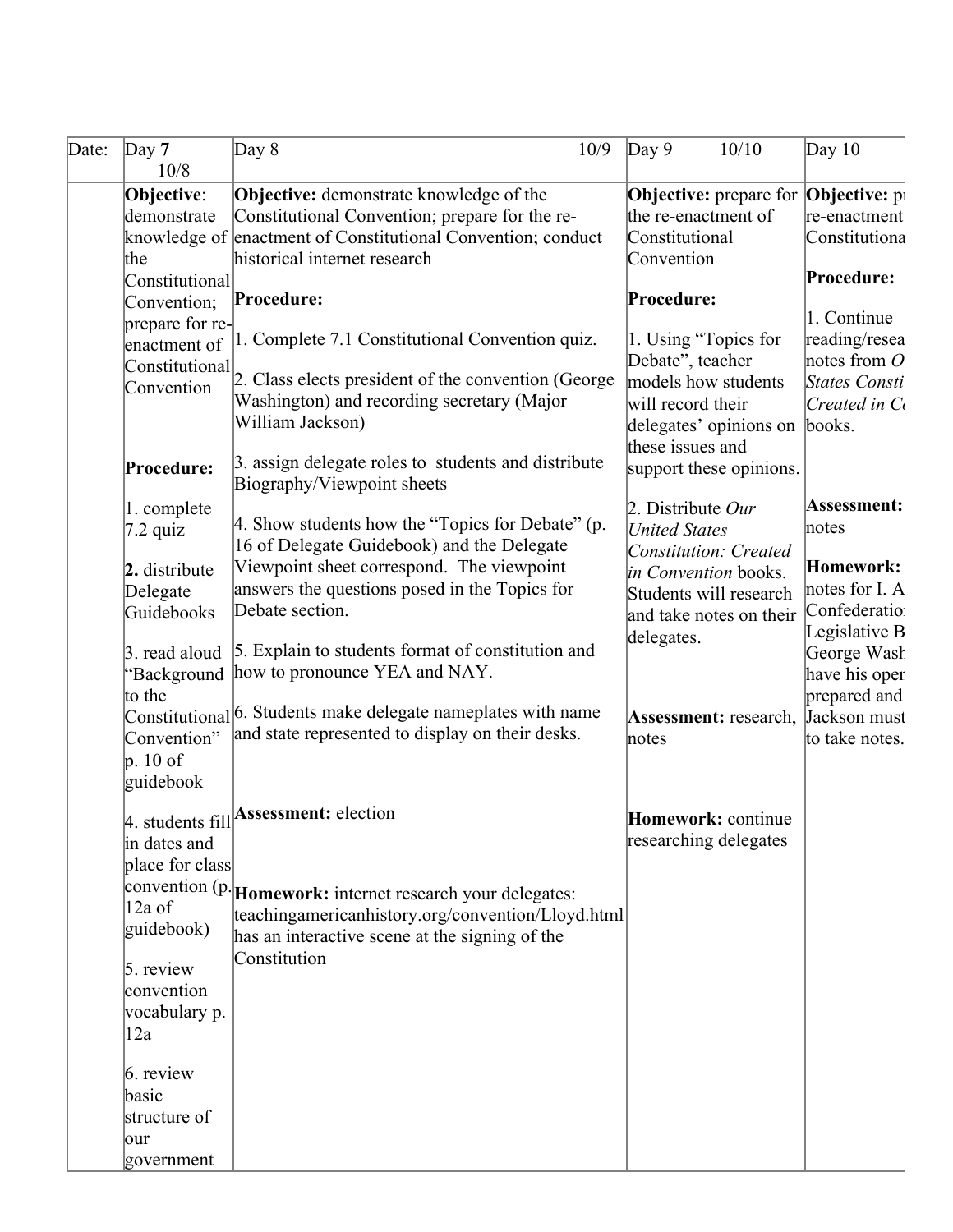| and conflicts    |  |  |
|------------------|--|--|
| that had to be   |  |  |
| resolved p. $13$ |  |  |
| of guidebook     |  |  |
| $\kappa$ (remind |  |  |
| students we      |  |  |
| learned this in  |  |  |
| (7.2)            |  |  |
|                  |  |  |
| Assessment:      |  |  |
| $7.2$ quiz       |  |  |
|                  |  |  |
| Homework:        |  |  |
| Study            |  |  |
| Convention       |  |  |
| Vocab. quiz      |  |  |
| tomorrow         |  |  |
|                  |  |  |
|                  |  |  |
|                  |  |  |
|                  |  |  |

| Day $27$<br>10/30       | Day 28<br>10/31                | Day $29$                                              | 11/3 | Day $30$                      | 11/4 | Day $31-36$                                 |
|-------------------------|--------------------------------|-------------------------------------------------------|------|-------------------------------|------|---------------------------------------------|
|                         |                                |                                                       |      |                               |      | $11/5 - 11/11$                              |
|                         | <b>Objective:</b> analyze what | <b>Objective:</b> examine the                         |      | <b>Objective:</b> examine the |      | <b>Objective: an:</b>                       |
|                         | American leaders               | key issues in the debate                              |      | key issues in the debate      |      | primary source                              |
| Objective:              | learned from studying          | between the federalists                               |      |                               |      | between the federalists and documents; un   |
| demonstrate             | ancient Rome; identify         | and the Antifederalists;                              |      | the Antifederalists;          |      | the document                                |
| knowledge of the        | the traditions of the          | determine how the                                     |      | determine how the             |      | question analy                              |
| Constitutional          | freedom that Americans         | Constitution was finally                              |      | Constitution was finally      |      | process; create                             |
| Convention              | inherited from Great           | ratified; discuss how the                             |      | ratified                      |      | statement, topi                             |
|                         | Britain and from their         | Bill of Rights was added                              |      |                               |      | statements, su                              |
| Procedure:              | own colonial past;             | to the Constitution;                                  |      | Procedure:                    |      | details, counte                             |
|                         | explain how                    | practice note-taking                                  |      |                               |      | conclusion; wi                              |
| $\vert$ 1. complete     | Enlightenment ideas            | skills                                                |      | 1. Using homework: 7.4        |      | argumentative                               |
| Constitutional          | shaped the development         |                                                       |      |                               |      | Cornell notes, complete the revise and edit |
| Convention test         | of the Constitution            | Procedure:                                            |      | 7.4 Federalist vs.            |      | argumentative                               |
|                         |                                |                                                       |      | Antifederalist chart in       |      |                                             |
| <b>Assessment:</b> test | Procedure:                     | 1. review homework: 7.3                               |      | pairs. Review chart           |      | Procedure:                                  |
|                         |                                | WS on Prezi                                           |      | answers on Smartboard.        |      |                                             |
|                         | 1. Discuss whether the         |                                                       |      |                               |      | 1. Distribute L                             |
| Homework: read          | president of the U.S.          | 2. complete 7.3 entrance $\vert$ 2. complete 7.4 quiz |      |                               |      | <b>Based Questio</b>                        |
| 7.3 "Ideas Behind       | could proclaim a               | slip                                                  |      |                               |      | packet: DBQ4                                |
| the Constitution"       | monarchy and dismiss           |                                                       |      |                               |      | Constitution: S                             |
|                         | Congress and the               | 3. read 7.4 "Ratification"                            |      |                               |      | be Approved?                                |
|                         | Supreme Court.                 | and the Bill of Rights"                               |      | Assessment: homework,         |      | explain what a                              |
|                         |                                | and write Cornell notes                               |      | chart, quiz                   |      | using "Getting"                             |
|                         | 2. Students brainstorm a       |                                                       |      |                               |      | Guidelines for                              |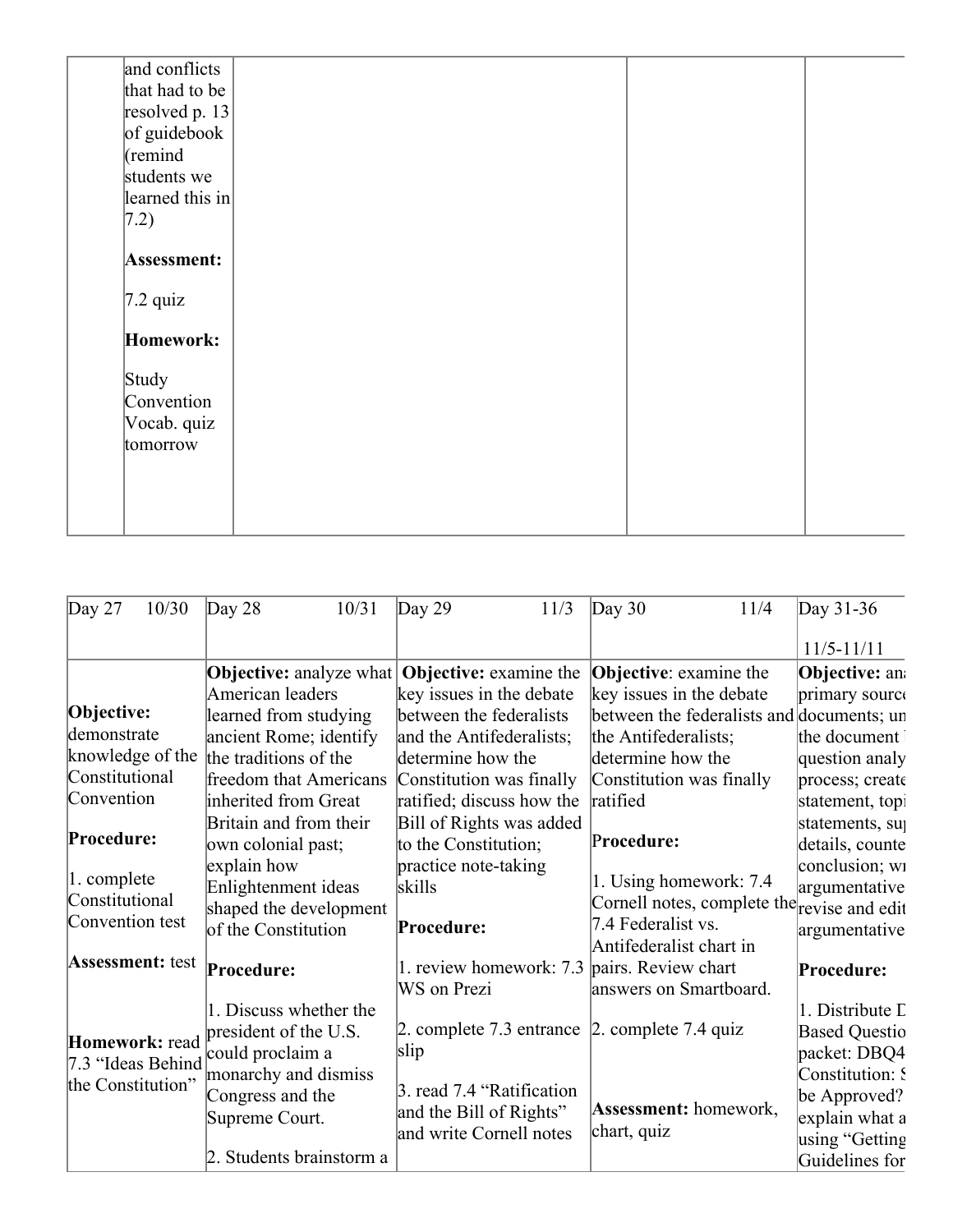| list of laws they or their<br>parents must obey.<br>Discuss whether each is                   | Assessment: homework,<br>entrance slip, notes | Homework:none | $\vert$ p.viii of Walcl<br>Publishing Mi<br>School Docun                                                                                                                            |
|-----------------------------------------------------------------------------------------------|-----------------------------------------------|---------------|-------------------------------------------------------------------------------------------------------------------------------------------------------------------------------------|
| a federal, state, or local<br>law.                                                            | Homework: finish 7.4<br>Cornell notes         |               | Assessment fo<br>History.                                                                                                                                                           |
| 3. Having read 7.3<br>"Ideas Behind the<br>Constitution" for<br>homework, complete 7.3<br>WS. |                                               |               | 2. Read Histor<br>Background al<br>guide students<br>the directions<br>18.                                                                                                          |
| <b>Assessment:</b> discussion,<br>list                                                        |                                               |               | $\beta$ . Start part A<br>students throu<br>analysis of pri<br>source docume                                                                                                        |
| Homework: finish 7.3<br>WS if not finished in<br>class.                                       |                                               |               | answering as $\varepsilon$<br>questions that<br>each primary s<br>document.                                                                                                         |
|                                                                                               |                                               |               | 4. Students co<br>for/against $T c$<br>help them dect<br>whether they v<br>support or will<br>support ratific<br>the Constitutic<br>highlight the 3<br>reasons they w<br>each side. |
|                                                                                               |                                               |               | 5. Students ch<br>side they will<br>this argument.                                                                                                                                  |
|                                                                                               |                                               |               | 6. Students wi<br>complete (fini:<br>homework) the<br>organizer in pi<br>for writing the<br>argumentative<br>developing the                                                         |
|                                                                                               |                                               |               | statement, topi<br>sentences, sup<br>details, counte<br>conclusion.                                                                                                                 |
|                                                                                               |                                               |               | 7. Using graph<br>organizer, writ<br>draft of argum                                                                                                                                 |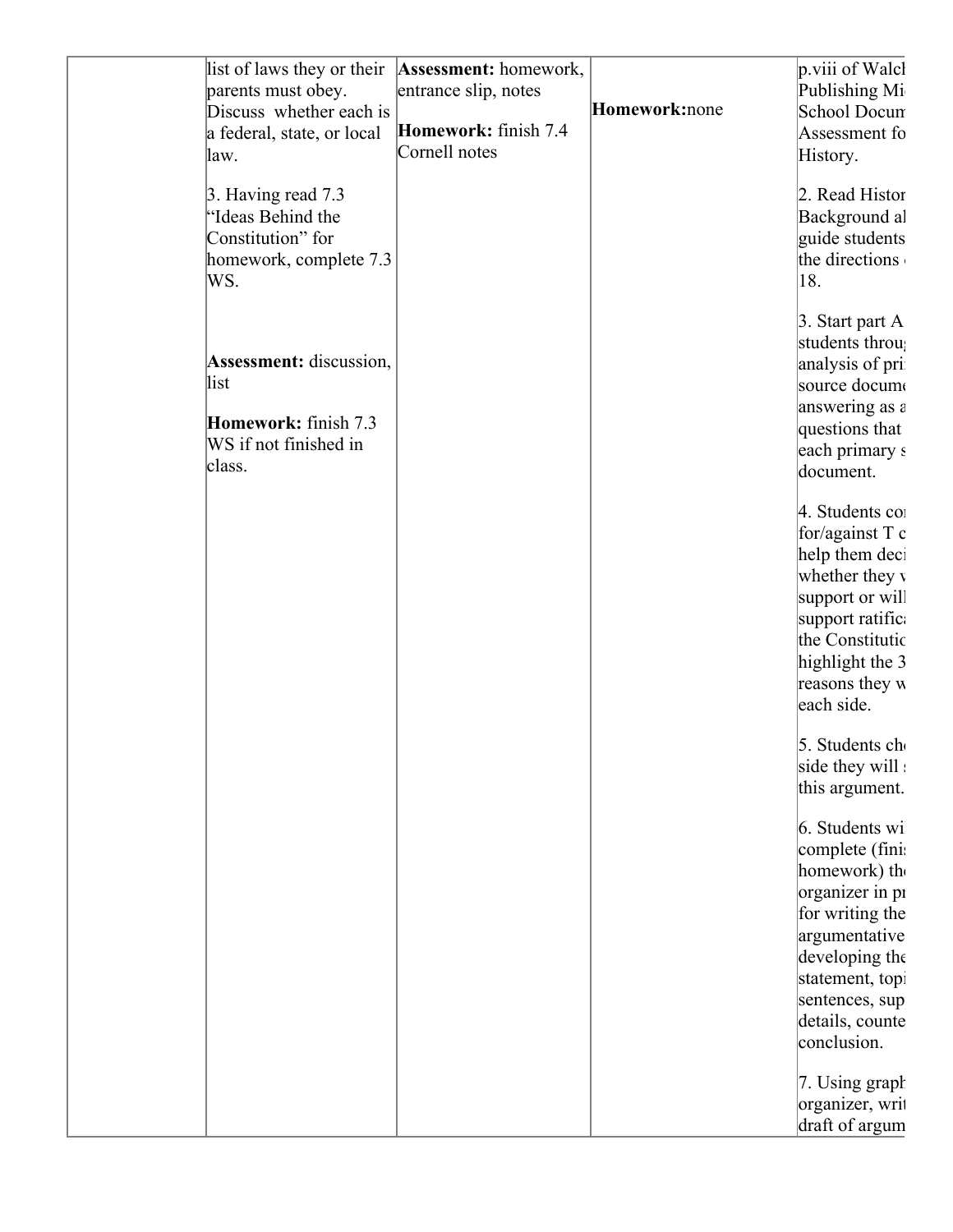|  |  | $\vert$ essay.                                                     |
|--|--|--------------------------------------------------------------------|
|  |  | 8. With partne<br>rough draft.                                     |
|  |  | $\vert 9.$ Type essay                                              |
|  |  | $ 10.$ Peer revise<br>draft                                        |
|  |  | $ 11.$ type final $\epsilon$<br>argumentative<br>hand in           |
|  |  |                                                                    |
|  |  | Assessment: G<br>responses, T c<br>graphic organi<br>argumentative |
|  |  | Homework: f<br>writing and re<br>completed in c<br>day             |

# **Integration of 21st Century Themes and Career Exploration**

| CRP.K-12.CRP2.1  | Career-ready individuals readily access and use the knowledge and skills acquired through<br>experience and education to be more productive. They make connections between<br>abstract concepts with real-world applications, and they make correct insights about when<br>it is appropriate to apply the use of an academic skill in a workplace situation.                                                                                                                                                                                                                                                                                                                                                                            |
|------------------|-----------------------------------------------------------------------------------------------------------------------------------------------------------------------------------------------------------------------------------------------------------------------------------------------------------------------------------------------------------------------------------------------------------------------------------------------------------------------------------------------------------------------------------------------------------------------------------------------------------------------------------------------------------------------------------------------------------------------------------------|
| CRP.K-12.CRP11.1 | Career-ready individuals take personal ownership of their own education and career goals,<br>and they regularly act on a plan to attain these goals. They understand their own career<br>interests, preferences, goals, and requirements. They have perspective regarding the<br>pathways available to them and the time, effort, experience and other requirements to<br>pursue each, including a path of entrepreneurship. They recognize the value of each step<br>in the education and experiential process, and they recognize that nearly all career paths<br>require ongoing education and experience. They seek counselors, mentors, and other<br>experts to assist in the planning and execution of career and personal goals. |
| CRP.K-12.CRP1.1  | Career-ready individuals understand the obligations and responsibilities of being a<br>member of a community, and they demonstrate this understanding every day through<br>their interactions with others. They are conscientious of the impacts of their decisions on<br>others and the environment around them. They think about the near-term and long-term<br>consequences of their actions and seek to act in ways that contribute to the betterment of<br>their teams, families, community and workplace. They are reliable and consistent in going<br>beyond the minimum expectation and in participating in activities that serve the greater<br>good.                                                                          |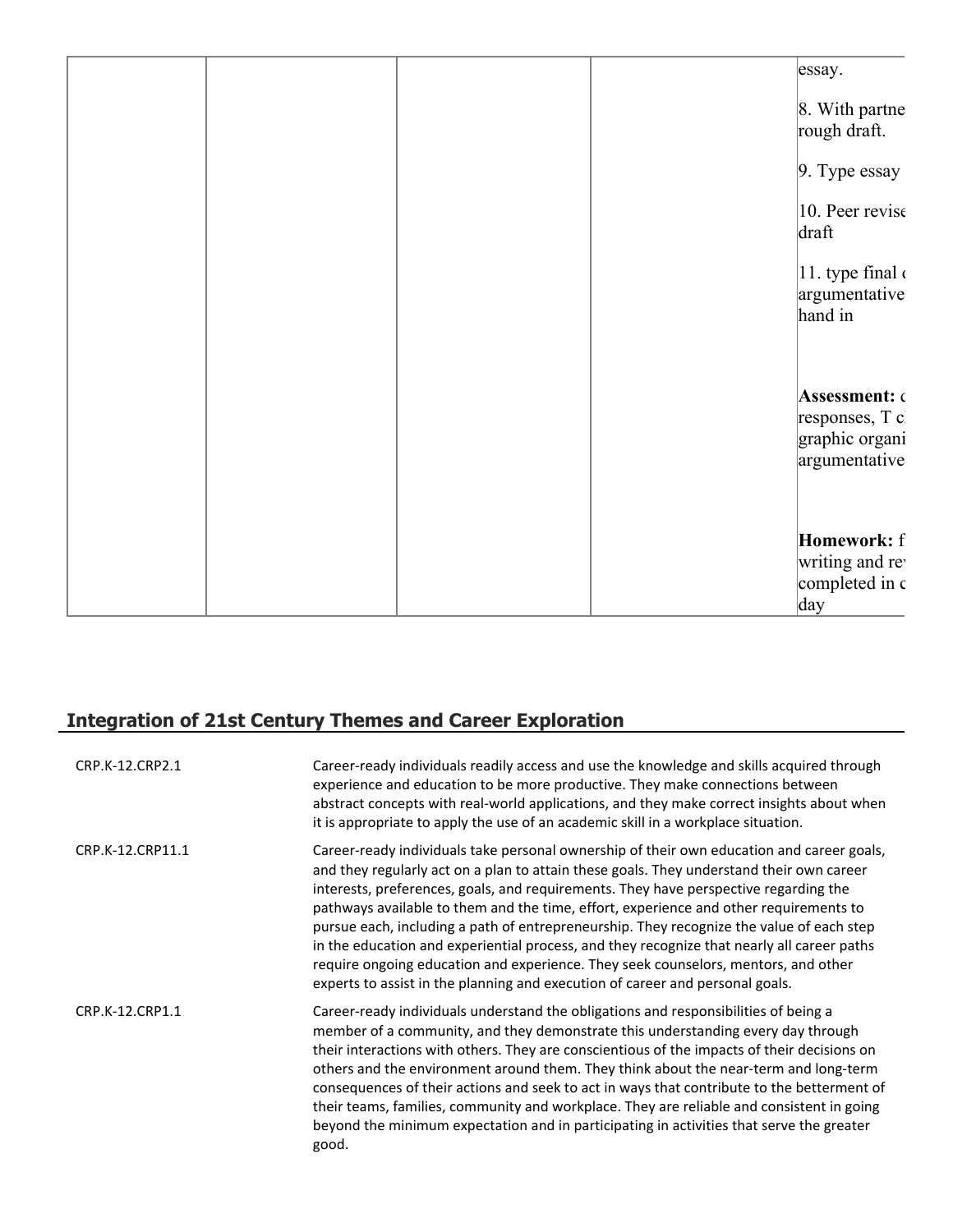| CRP.K-12.CRP7.1  | Career-ready individuals are discerning in accepting and using new information to make<br>decisions, change practices or inform strategies. They use reliable research process to<br>search for new information. They evaluate the validity of sources when considering the<br>use and adoption of external information or practices in their workplace situation.                                                                                                                                                                                                                                                                                                                |
|------------------|-----------------------------------------------------------------------------------------------------------------------------------------------------------------------------------------------------------------------------------------------------------------------------------------------------------------------------------------------------------------------------------------------------------------------------------------------------------------------------------------------------------------------------------------------------------------------------------------------------------------------------------------------------------------------------------|
| CRP.K-12.CRP9.1  | Career-ready individuals consistently act in ways that align personal and community-held<br>ideals and principles while employing strategies to positively influence others in the<br>workplace. They have a clear understanding of integrity and act on this understanding in<br>every decision. They use a variety of means to positively impact the directions and actions<br>of a team or organization, and they apply insights into human behavior to change others'<br>action, attitudes and/or beliefs. They recognize the near-term and long-term effects that<br>management's actions and attitudes can have on productivity, morals and organizational<br>culture.      |
| CRP.K-12.CRP4.1  | Career-ready individuals communicate thoughts, ideas, and action plans with clarity,<br>whether using written, verbal, and/or visual methods. They communicate in the workplace<br>with clarity and purpose to make maximum use of their own and others' time. They are<br>excellent writers; they master conventions, word choice, and organization, and use<br>effective tone and presentation skills to articulate ideas. They are skilled at interacting<br>with others; they are active listeners and speak clearly and with purpose. Career-ready<br>individuals think about the audience for their communication and prepare accordingly to<br>ensure the desired outcome. |
| CRP.K-12.CRP12.1 | Career-ready individuals positively contribute to every team, whether formal or informal.<br>They apply an awareness of cultural difference to avoid barriers to productive and positive<br>interaction. They find ways to increase the engagement and contribution of all team<br>members. They plan and facilitate effective team meetings.                                                                                                                                                                                                                                                                                                                                     |

### **Technology Integration**

-use of Google Classroom

-iCivics

-Farcebook

Mt.Vernon.org

NPS.gov

# **Interdisciplinary Connections**

| CCSS.ELA-Literacy.RH.6-8.1 | Cite specific textual evidence to support analysis of primary and secondary sources.                                                                                 |
|----------------------------|----------------------------------------------------------------------------------------------------------------------------------------------------------------------|
| CCSS.ELA-Literacy.RH.6-8.2 | Determine the central ideas or information of a primary or secondary source; provide an<br>accurate summary of the source distinct from prior knowledge or opinions. |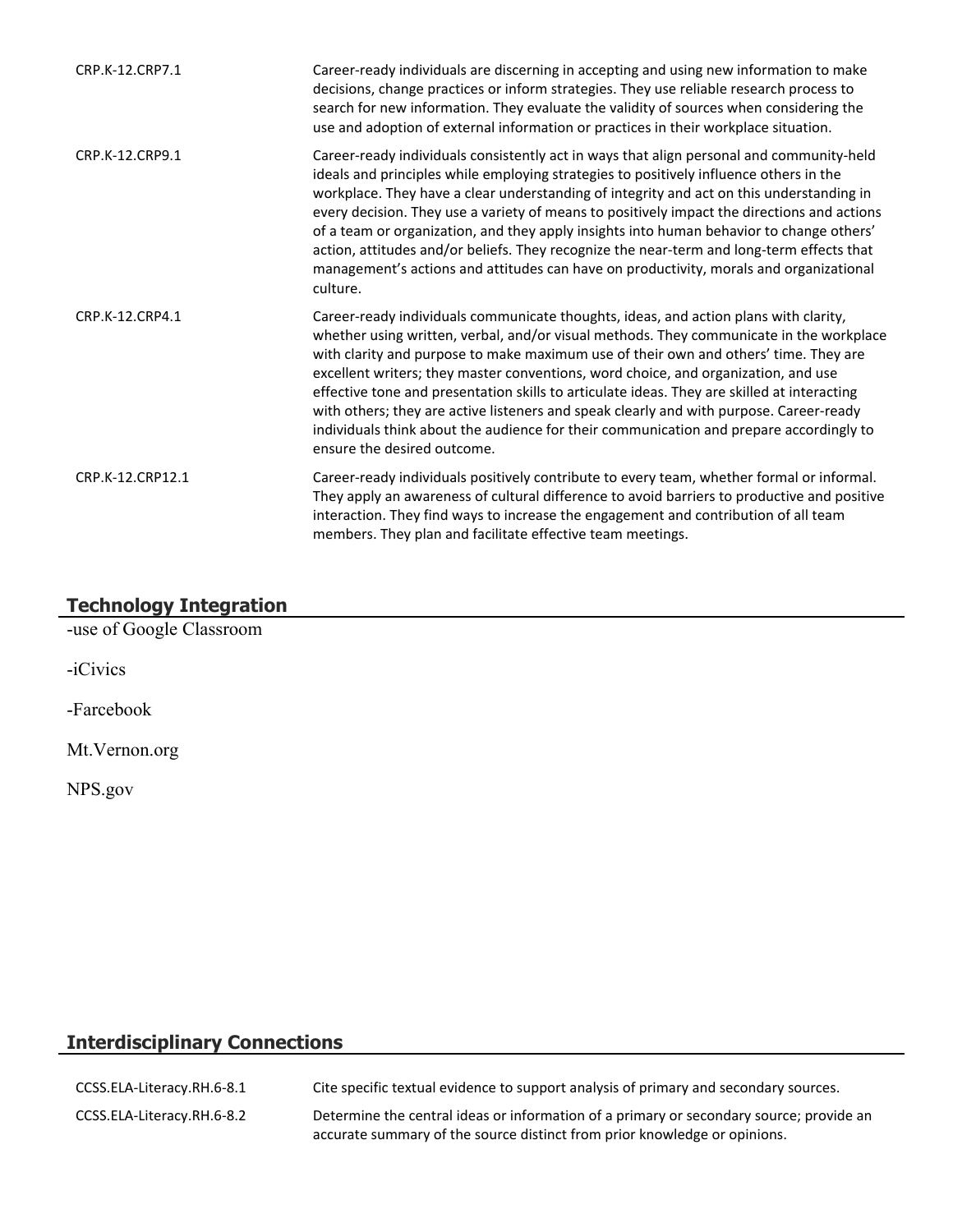| CCSS.ELA-Literacy.RH.6-8.3     | Identify key steps in a text's description of a process related to history/social studies (e.g.,<br>how a bill becomes law, how interest rates are raised or lowered).                                                            |
|--------------------------------|-----------------------------------------------------------------------------------------------------------------------------------------------------------------------------------------------------------------------------------|
| CCSS.ELA-Literacy.RH.6-8.4     | Determine the meaning of words and phrases as they are used in a text, including<br>vocabulary specific to domains related to history/social studies.                                                                             |
| CCSS.ELA-Literacy.RH.6-8.6     | Identify aspects of a text that reveal an author's point of view or purpose (e.g., loaded<br>language, inclusion or avoidance of particular facts).                                                                               |
| CCSS.ELA-Literacy.WHST.6-8.1.a | Introduce claim(s) about a topic or issue, acknowledge and distinguish the claim(s) from<br>alternate or opposing claims, and organize the reasons and evidence logically.                                                        |
| CCSS.ELA-Literacy.WHST.6-8.1.b | Support claim(s) with logical reasoning and relevant, accurate data and evidence that<br>demonstrate an understanding of the topic or text, using credible sources.                                                               |
| CCSS.ELA-Literacy.WHST.6-8.1.c | Use words, phrases, and clauses to create cohesion and clarify the relationships among<br>claim(s), counterclaims, reasons, and evidence.                                                                                         |
| CCSS.ELA-Literacy.WHST.6-8.1.e | Provide a concluding statement or section that follows from and supports the argument<br>presented.                                                                                                                               |
| CCSS.ELA-Literacy.WHST.6-8.2   | Write informative/explanatory texts, including the narration of historical events, scientific<br>procedures/experiments, or technical processes.                                                                                  |
| CCSS.ELA-Literacy.WHST.6-8.4   | Produce clear and coherent writing in which the development, organization, and style are<br>appropriate to task, purpose, and audience.                                                                                           |
| CCSS.ELA-Literacy.WHST.6-8.6   | Use technology, including the Internet, to produce and publish writing and present the<br>relationships between information and ideas clearly and efficiently.                                                                    |
| CCSS.ELA-Literacy.WHST.6-8.7   | Conduct short research projects to answer a question (including a self-generated<br>question), drawing on several sources and generating additional related, focused<br>questions that allow for multiple avenues of exploration. |
| CCSS.ELA-Literacy.WHST.6-8.9   | Draw evidence from informational texts to support analysis, reflection, and research.                                                                                                                                             |
| CCSS.ELA-Literacy.WHST.6-8.10  | Write routinely over extended time frames (time for reflection and revision) and shorter<br>time frames (a single sitting or a day or two) for a range of discipline-specific tasks,<br>purposes, and audiences.                  |
| CCSS.ELA-Literacy.SL.8.1.b     | Follow rules for collegial discussions and decision-making, track progress toward specific<br>goals and deadlines, and define individual roles as needed.                                                                         |

# **Differentiation**

-leveled delegates/topics for debate for the Constitutional Convention

# **Modifications & Accommodations**

-modified homework (Cornell Notes guided template)

-study guide for test and Constitutional Convention vocabulary

-modified tests/quizzes as needed per IEPs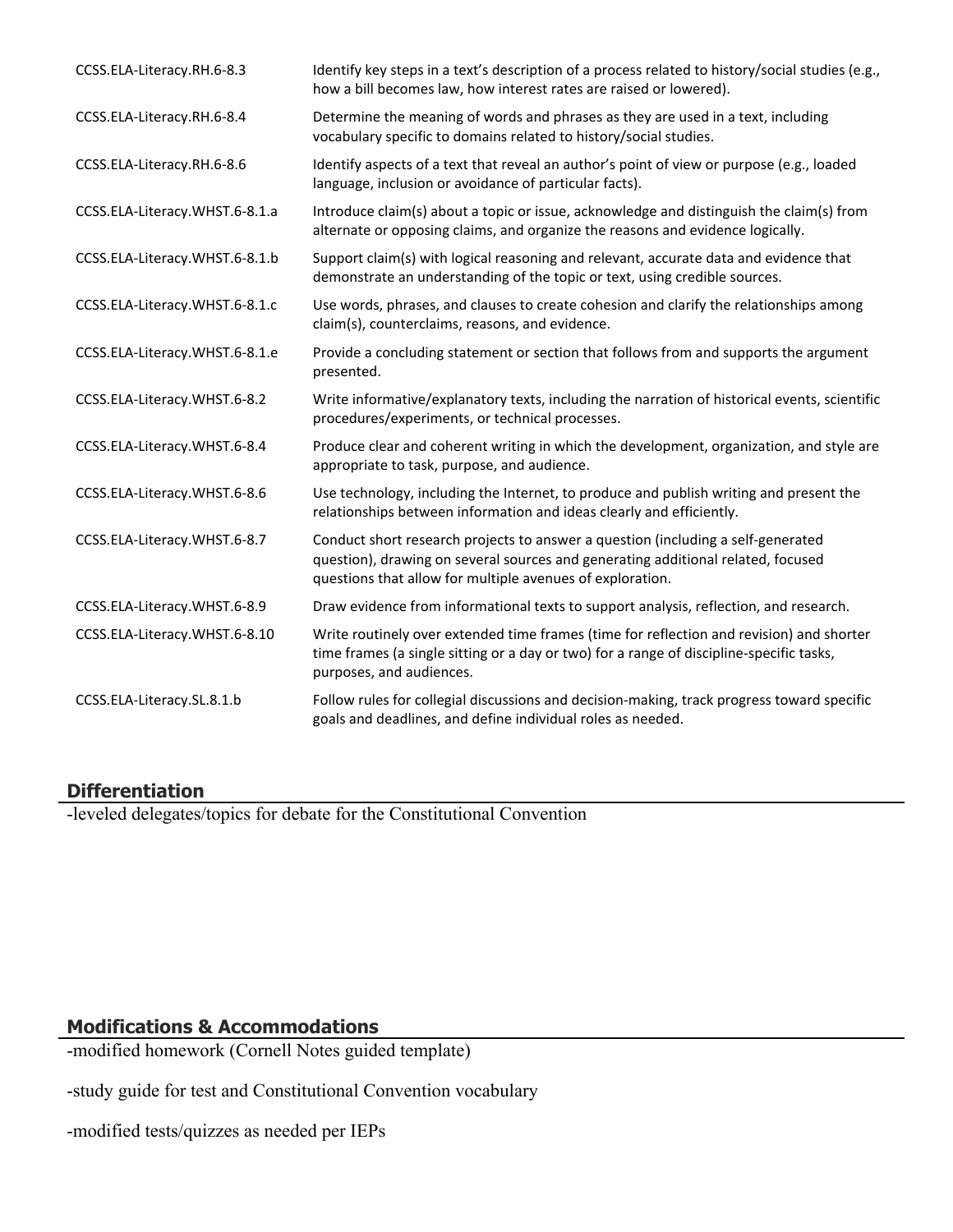-DBQ graphic organizers and guided instruction

# **Benchmark Assessments**

Convention participation

quizzes

Document Based Question essay

Cornell notes

**Formative Assessments**

See above imbedded in lesson plans.

### **Summative Assessments**

See above embedded in lesson plans.

# **Instructional Materials**

See above, imbedded in lesson plans.

### **Standards**

| SOC.6.1.8.A.3.d  | Compare and contrast the Articles of Confederation and the United States Constitution in<br>terms of the decision-making powers of national government. |
|------------------|---------------------------------------------------------------------------------------------------------------------------------------------------------|
| SOC.6.1.8.A.3.c  | Determine the role that compromise played in the creation and adoption of the<br>Constitution and Bill of Rights.                                       |
| SOC.6.1.8.A.3.g. | Evaluate the impact of the Constitution and Bill of Rights on current day issues.                                                                       |
| SOC.6.1.8.A.2.b  | Explain how and why early government structures developed, and determine the impact                                                                     |